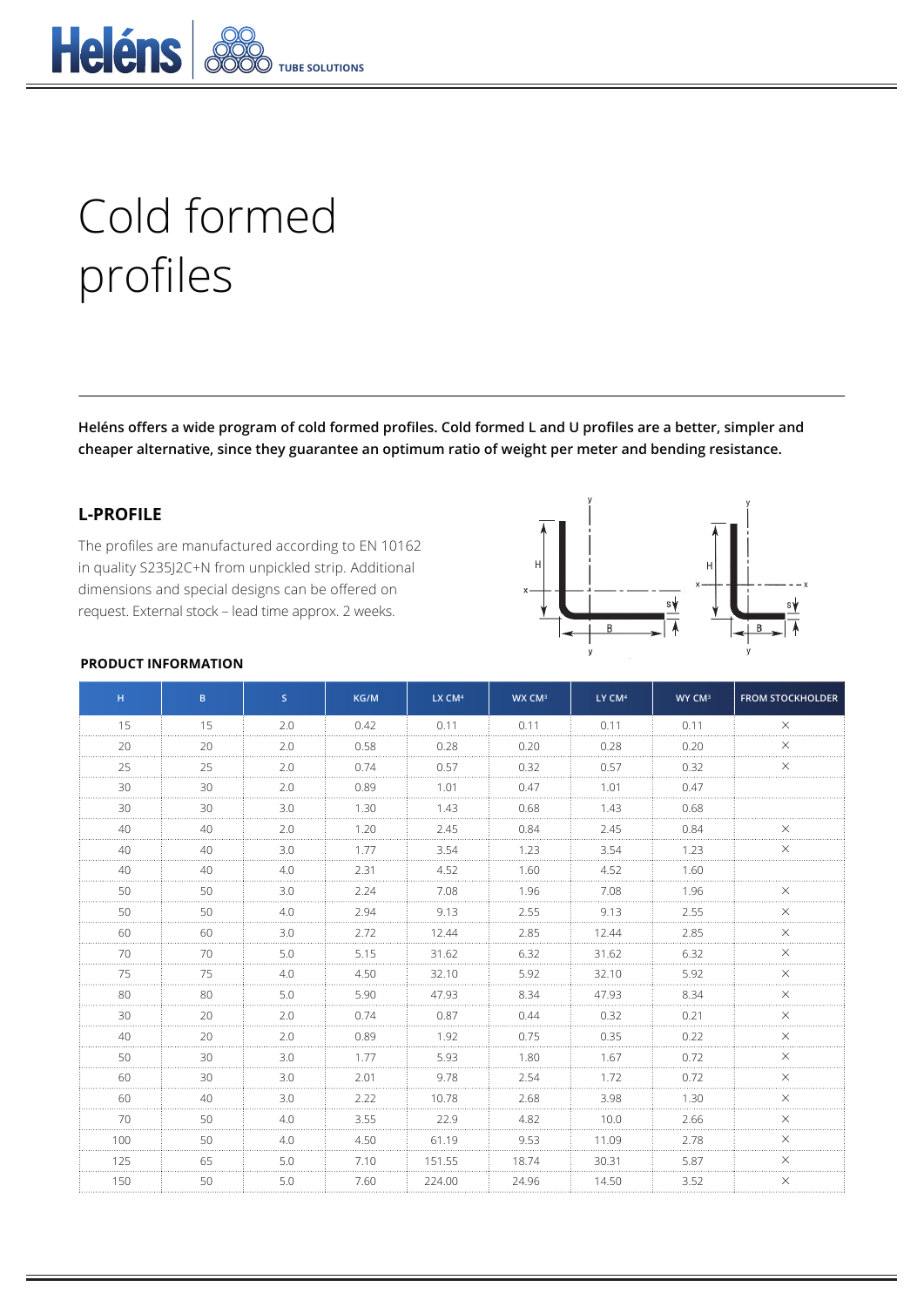## **U-PROFILE**

The profiles are manufactured according to EN 10162 in quality S235J2C+N from unpickled strip. Additional dimensions and special designs can be offered on request. External stock – lead time approx. 2 weeks.



# **H B S s KG/M LX CM<sup>4</sup> WX CM<sup>3</sup> LY CM<sup>4</sup> WY CM<sup>3</sup> FROM STOCKHOLDER** 16 | 16 | 16 | 2.0 | 0.63 | 0.32 | 0.39 | 0.21 | 0.22 | X 20 20 2.0 0.84 0.68 0.68 0.43 0.35 X 25 25 2.0 1.10 1.42 1.13 0.88 0.56 X 30 30 2.0 1.34 2.56 1.71 1.57 0.83 30 30 3.0 1.90 3.40 2.27 2.16 1.19 X 35 35 2.0 1.57 4.19 2.39 2.54 1.14 X 35 35 3.0 2.25 5.78 3.24 3.61 1.65 X 40 40 2.0 1.81 6.40 3.20 3.83 1.50 X 40 40 3.0 2.59 8.93 4.46 5.51 2.19

50 50 3.0 3.31 18.26 7.31 11.09 3.48

50 50 4.0 4.31 22.79 9.12 14.14 4.52 X

## **PRODUCT INFORMATION**

|  | <b>UNEQUAL U-PROFILE</b> |
|--|--------------------------|
|--|--------------------------|

The profiles are manufactured according to EN 10162 in quality S235J2C+N from unpickled strip. Additional dimensions and special designs can be offered on request. External stock – lead time approx. 2 weeks.



#### **PRODUCT INFORMATION**

| H  | B.  | S               | S.  | KG/M | LX CM <sup>4</sup> | WX CM <sup>3</sup> | LY CM <sup>4</sup> | WY CM <sup>3</sup> | <b>FROM STOCKHOLDER</b> |
|----|-----|-----------------|-----|------|--------------------|--------------------|--------------------|--------------------|-------------------------|
| 20 | 30  | 20              | 2.0 | 1.02 | 1.77               | 1.18               | 0.51               | 0.38               |                         |
| 20 | 40  | 20              | 2.0 | 1.13 | 3.47               | 1.74               | 0.56               | 0.40               | $\times$                |
| 20 | 50  | 20              | 3.0 | 1.85 | 8.08               | 3.23               | 0.84               | 0.59               | $\times$                |
| 30 | 40  | 30              | 3.0 | 2.12 | 6.72               | 3.36               | 2.47               | 1.26               |                         |
| 70 | 40  | 70              | 3.0 | 4.00 | 15.70              | 7.55               | 25.76              | 6.26               |                         |
| 20 | 50  | 20              | 3.0 | 1.85 | 8.08               | 3.23               | 0.84               | 0.59               |                         |
| 25 | 50  | 25              | 3.0 | 2.12 | 9.73               | 3.89               | 1.61               | 0.92               | $\times$                |
| 35 | 50  | 35              | 3.0 | 2.55 | 13.06              | 5.22               | 4.09               | 177                | X                       |
| 40 | 50  | 40              | 3.0 | 2.82 | 14.95              | 5.98               | 6.00               | 2.28               | ×                       |
| 30 | 60  | 30              | 3.0 | 2.60 | 17.91              | 5.97               | 2.87               | 1.35               | $\times$                |
| 30 | 60  | 30              | 4.0 | 3.40 | 21.78              | 7.26               | 3.61               | 174                |                         |
| 40 | 60  | 40              | 3.0 | 3.08 | 22.79              | 7.60               | 6.41               | 2.36               | $\times$                |
| 40 | 70  | 40 <sup>°</sup> | 3.0 | 3.26 | 32.14              | 9.18               | 6.72               | 7.42               | $\times$                |
| 50 | 70  | 50              | 4.0 | 4.93 | 49.73              | 14.22              | 16.10              | 4.81               | $\times$                |
| 40 | 80  | 40              | 3.0 | 3.55 | 44.53              | 11.13              | 7.08               | 2.47               | $\times$                |
| 40 | 80  | 40              | 5.0 | 5.59 | 65.76              | 16.44              | 10.74              | 3.91               | $\times$                |
| 30 | 100 | 30              | 3.0 | 3.50 | 6030               | 12.06              | 3.33               | 1.45               | $\times$                |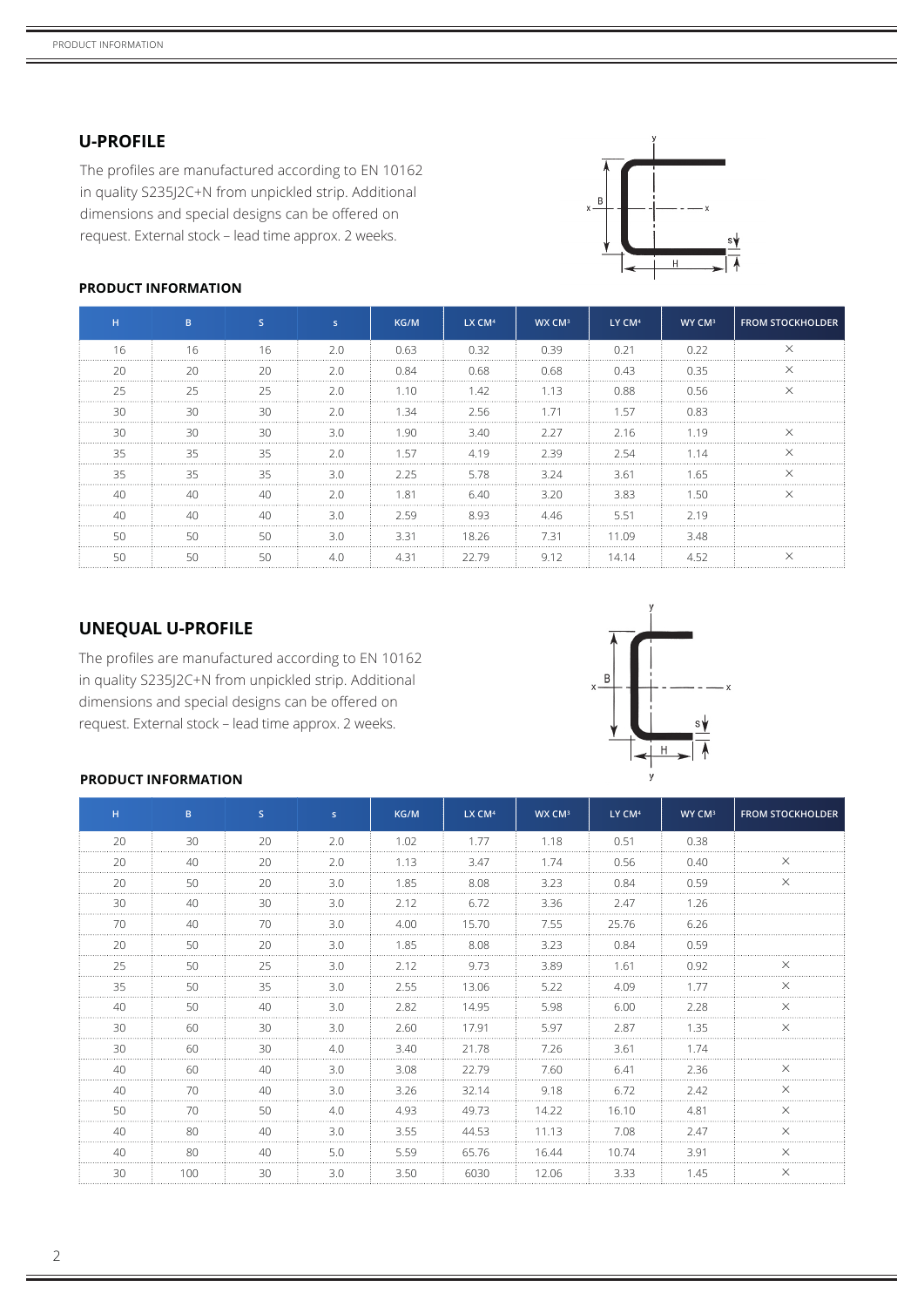| H  | B   | S. | s.  | KG/M  | LX CM <sup>4</sup> | WX CM <sup>3</sup> | LY CM <sup>4</sup> | WY CM <sup>3</sup> | <b>FROM STOCKHOLDER</b> |
|----|-----|----|-----|-------|--------------------|--------------------|--------------------|--------------------|-------------------------|
| 50 | 100 | 50 | 3.0 | 4.49  | 89.48              | 17.90              | 14.17              | 3.91               | $\times$                |
| 50 | 100 | 50 | 4.0 | 5.88  | 110.14             | 22.03              | 18.25              | 5.11               | X                       |
| 50 | 100 | 50 | 5.0 | 7.21  | 132.85             | 26.57              | 21.64              | 6.26               | $\times$                |
| 40 | 120 | 40 | 4.0 | 5.97  | 147.29             | 24.55              | 10.37              | 3.40               | $\times$                |
| 60 | 120 | 60 | 4.0 | 7.15  | 201.14             | 33.52              | 32.60              | 7.48               | $\times$                |
| 60 | 120 | 60 | 6.0 | 10.38 | 275.47             | 45.91              | 44.87              | 10.68              | ×                       |
| 60 | 140 | 60 | 4.0 | 7.80  | 298.60             | 42.66              | 34.18              | 7.64               | ×                       |
| 60 | 140 | 60 | 5.0 | 9.57  | 344.40             | 49.20              | 41.27              | 9.37               |                         |
| 60 | 140 | 60 | 6.0 | 11.32 | 409.96             | 58.14              | 47.78              | 10.99              | $\times$                |
| 70 | 140 | 70 | 4.0 | 8.30  | 325.84             | 46.55              | 51.85              | 10.27              | $\times$                |
| 70 | 140 | 70 | 5.0 | 10.40 | 390.35             | 56.48              | 63.23              | 12.65              | $\times$                |
| 60 | 160 | 60 | 5.0 | 10.40 | 481.09             | 60.14              | 42.76              | 9.55               | X                       |
| 60 | 160 | 60 | 6.0 | 12.26 | 561.17             | 70.15              | 49.80              | 11.18              | ×                       |
| 70 | 160 | 70 | 6.0 | 13.10 | 631.70             | 78.96              | 77.38              | 15.29              | $\times$                |
| 70 | 180 | 70 | 6.0 | 14.00 | 839.69             | 92.97              | 80.27              | 15.45              | $\times$                |
| 60 | 200 | 60 | 6.0 | 14.00 | 964.77             | 96.48              | 53.28              | 11.58              | $\times$                |
| 70 | 200 | 70 | 6.0 | 14.90 | 1077.72            | 107.77             | 82.84              | 15.69              | X                       |
| 80 | 200 | 80 | 6.0 | 15.90 | 1173.50            | 117.35             | 120.07             | 20.22              | X                       |
| 75 | 250 | 75 | 6.0 | 17.80 | 1943.00            | 155.44             | 107.27             | 18.43              | $\times$                |

# **C-PROFILE**

The profiles are manufactured according to EN 10162 in quality S235J2C+N from unpickled strip. Additional dimensions and special designs can be offered on request. External stock – lead time approx. 2 weeks.



## **PRODUCT INFORMATION**

|      | н            | R.    | н  | A    |     | KG/M | LX CM <sup>4</sup> | WX CM <sup>3</sup> | LY CM <sup>4</sup> | WY CM <sup>3</sup> | FROM STOCKHOLDER |
|------|--------------|-------|----|------|-----|------|--------------------|--------------------|--------------------|--------------------|------------------|
| 8.C  | 15           | 28    | 15 | 8.0  | 2.0 | 0.97 | 1.44               | 1.03               | 0.40               | 0.46               |                  |
| 8.5  | 19           | 34    | 10 | 8.5  | 2.0 | 1.18 | 2.75               | 1.63               | 0.77               | 0.67               |                  |
|      | 25           | 25    | 25 | 7.0  | 2.0 | 1.19 | $.6^{\circ}$       | .29                | -30                | 0.93               |                  |
| 10.0 | 30           | 30    | 30 | 10.0 | 2.0 | 1.54 | 2.92               | 1.95               | 2.50               | 1.52               |                  |
| 14.C | 30           | 50    | 30 | 14.0 | 3.0 | 2.76 | 9.02               | 3.61               | 2.78               | 1.50               |                  |
| 10 C | $40^{\circ}$ | 50    | 40 | 10.0 | 3.0 | 3.04 | 16.86              | 6.74               | 8.50               | 3.54               |                  |
|      | 50           | 1 N G |    | 15.0 | 3.0 | 4.95 | 10354              | 2071               | 22 11              | հ 79               |                  |